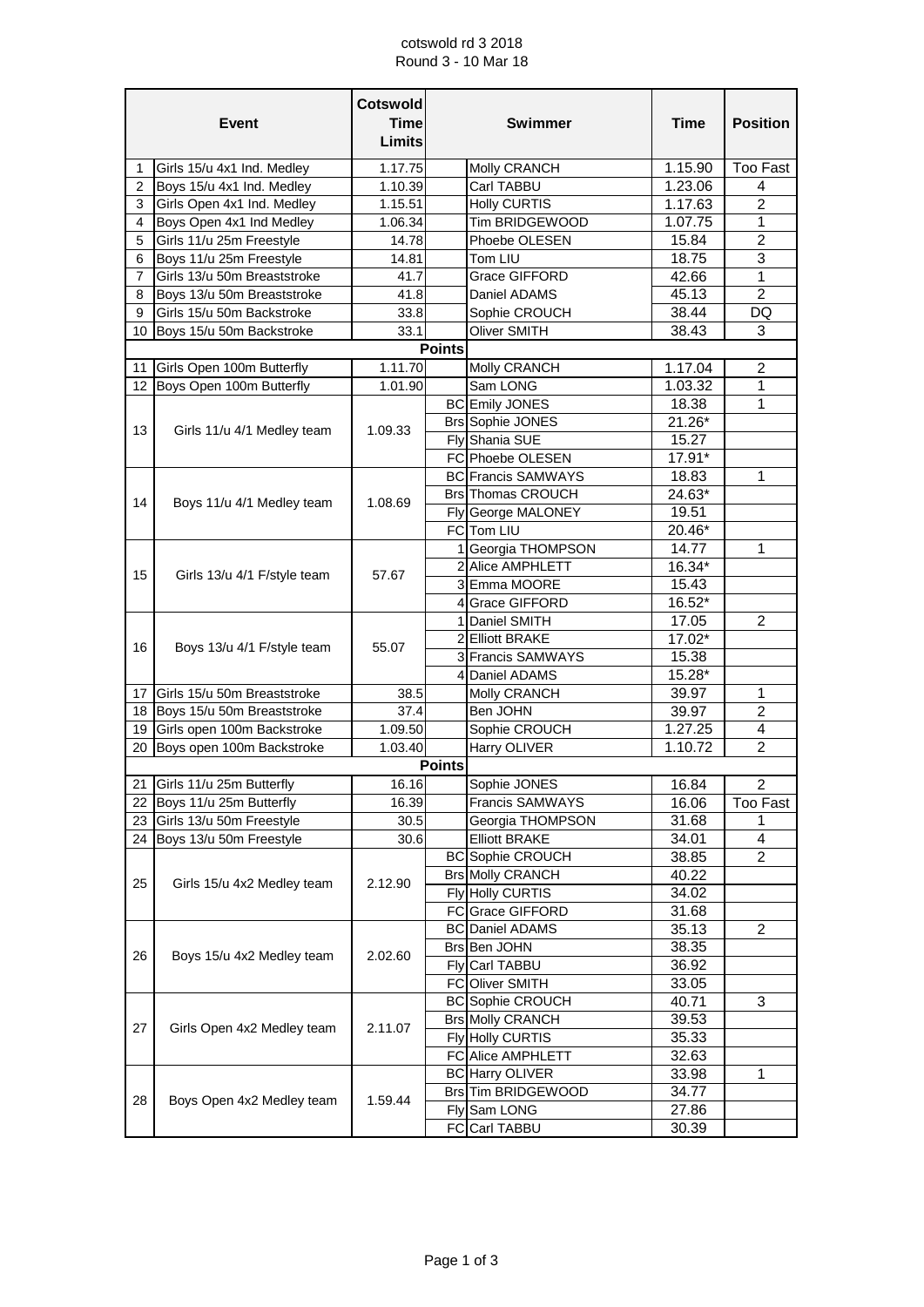## cotswold rd 3 2018 Round 3 - 10 Mar 18

| <b>Event</b> |                               | <b>Cotswold</b><br><b>Time</b><br>Limits | <b>Swimmer</b> |                                           | <b>Time</b>     | <b>Position</b> |
|--------------|-------------------------------|------------------------------------------|----------------|-------------------------------------------|-----------------|-----------------|
|              | 29 Girls 11/u 25m Backstroke  | 18.12                                    |                | Shania SUE                                | 18.13           | 1               |
| 30 I         | Boys 11/u 25m Backstroke      | 18.22                                    |                | <b>Francis SAMWAYS</b>                    | 17.91           | Too Fast        |
|              |                               | <b>Points</b>                            |                |                                           |                 |                 |
| 31           | Girls 13/u 50m Butterfly      | 35                                       |                | Alice AMPHLETT                            | 37.94           | 1               |
| 32 I         | Boys 13/u 50m Butterfly       | 35.5                                     |                | Daniel ADAMS                              | 37.69           | 2               |
| 33           | Girls 15/u 50m Freestyle      | 29.3                                     |                | <b>Holly CURTIS</b>                       | 30.37           | 1               |
| 34           | Boys 15/u 50m Freestyle       | 28.1                                     |                | Ben JOHN                                  | 30.32           | 3               |
| 35           | Girls Open 100m Breaststroke  | 1.22.10                                  |                | <b>Molly CRANCH</b>                       | 1.27.12         | 1               |
| 36           | Boys Open 100m Breaststroke   | 1.13.90                                  |                | Tim BRIDGEWOOD                            | 1.17.78         | 1               |
|              |                               | 59.12                                    |                | 1 Shania SUE                              | 15.22           | 1               |
| 37           | Girls 11/u 4x1 F/style team   |                                          |                | 2 Emily JONES                             | 17.25*          |                 |
|              |                               |                                          |                | 3 Phoebe OLESEN                           | 16.73           |                 |
|              |                               |                                          |                | 4 Sophie JONES                            | 16.75*          |                 |
|              |                               |                                          |                | 1 Tom LIU                                 | 19.68           | 1               |
| 38           | Boys 11/u 4x1 F/style team    | 59.24                                    |                | 2 George MALONEY                          | 20.22*          |                 |
|              |                               |                                          |                | 3 Thomas CROUCH                           | 18.67           |                 |
|              |                               |                                          |                | 4 Francis SAMWAYS<br><b>BC</b> Emma MOORE | 16.24*<br>17.83 | 1               |
|              |                               |                                          |                | <b>Brs</b> Grace GIFFORD                  | 22.28*          |                 |
| 39           | Girls 13/u 4x1 Medley team    | 1.04.60                                  |                | Fly Alice AMPHLETT                        | 17.12           |                 |
|              |                               |                                          |                | FC Georgia THOMPSON                       | 15.34*          |                 |
|              |                               |                                          |                | <b>BC Daniel SMITH</b>                    | 20.91           | DQ              |
|              |                               |                                          |                | <b>Brs</b> Thomas CROUCH                  | 25.75*          |                 |
| 40           | Boys 13/u 4x1 Medley team     | 1.02.14                                  |                | <b>Fly Daniel ADAMS</b>                   | 16.91           |                 |
|              |                               |                                          |                | <b>FC Elliott BRAKE</b>                   | 17.31*          |                 |
|              |                               | <b>Points</b>                            |                |                                           |                 |                 |
| 41           | Girls 15/u 50m Butterfly      | 32.5                                     |                | <b>Holly CURTIS</b>                       | 33.91           | 1               |
|              | 42 Boys 15/u 50m Butterfly    | 31.5                                     |                | Carl TABBU                                | 37.03           | 3               |
| 43           | Girls Open 100m Freestyle     | 1.02.10                                  |                | <b>Molly CRANCH</b>                       | 1.08.31         | $\overline{3}$  |
| 44           | Boys Open 100m Freestyle      | 55.3                                     |                | Sam LONG                                  | 58.53           | 1               |
| 45           | Girls 11/u 25m Breaststroke   | 20.27                                    |                | <b>Emily JONES</b>                        | 21.31           | 1               |
| 46           | Boys 11/u 25m Breaststroke    | 19.27                                    |                | Thomas CROUCH                             | 22.91           | 3               |
| 47           | Girls 13/u 50m Backstroke     | 36.6                                     |                | Emma MOORE                                | 37.65           | 1               |
|              | 48 Boys 13/u 50m Backstroke   | 36                                       |                | Daniel SMITH                              | 43.22           | $\overline{4}$  |
|              | Girls 15/u 4x2 F/style team   | 1.58.80                                  |                | 1 Sophie CROUCH                           | 33.67           | 1               |
| 49           |                               |                                          |                | 2 Molly CRANCH                            | 30.44           |                 |
|              |                               |                                          |                | 3 Grace GIFFORD                           | 32.07           |                 |
|              |                               |                                          |                | 4 Holly CURTIS                            | 29.97           |                 |
|              | Boys 15/u 4x2 F/style team    |                                          |                | 1 Carl TABBU                              | 30.95           | 3               |
| 50           |                               | 1.49.20                                  |                | 2 Daniel ADAMS                            | 32.17           |                 |
|              |                               |                                          |                | 3 Oliver SMITH                            | 33.37           |                 |
|              |                               |                                          |                | 4 Ben JOHN                                | 29.34           |                 |
|              | Girls Open 4x2 Freestyle team | 1.57.21                                  |                | 1 Sophie CROUCH                           | 35.41           | 3               |
| 51           |                               |                                          |                | 2 Molly CRANCH<br>3 Georgia THOMPSON      | 31.71           |                 |
|              |                               |                                          |                | 4 Holly CURTIS                            | 31.91<br>29.91  |                 |
|              | Boys Open 4x2 Freestyle team  |                                          |                | 1 Harry OLIVER                            | 29.11           | 1               |
|              |                               | 1.46.98                                  |                | 2 Ben JOHN                                | 30.09           |                 |
| 52           |                               |                                          |                | 3 Tim BRIDGEWOOD                          | 28.01           |                 |
|              |                               |                                          |                | 4 Sam LONG                                | 26.03           |                 |
| 53           | Mixed Cannon 8x1 Free team    | 0                                        |                | 1 Shania SUE                              | 14.85           | 1               |
|              |                               |                                          |                | 2 Francis SAMWAYS                         | 16.06*          |                 |
|              |                               |                                          |                | 3 Grace GIFFORD                           | 14.27           |                 |
|              |                               |                                          |                | 4 Daniel ADAMS                            | 15.79*          |                 |
|              |                               |                                          |                | 5 Molly CRANCH                            | 14.14           |                 |
|              |                               |                                          |                | 6 Ben JOHN                                | 15.16*          |                 |
|              |                               |                                          |                | 7 Holly CURTIS                            | 13.64           |                 |
|              |                               |                                          |                | 8 Sam LONG                                | 14.35*          |                 |
|              |                               | <b>Final Points</b>                      |                |                                           |                 |                 |